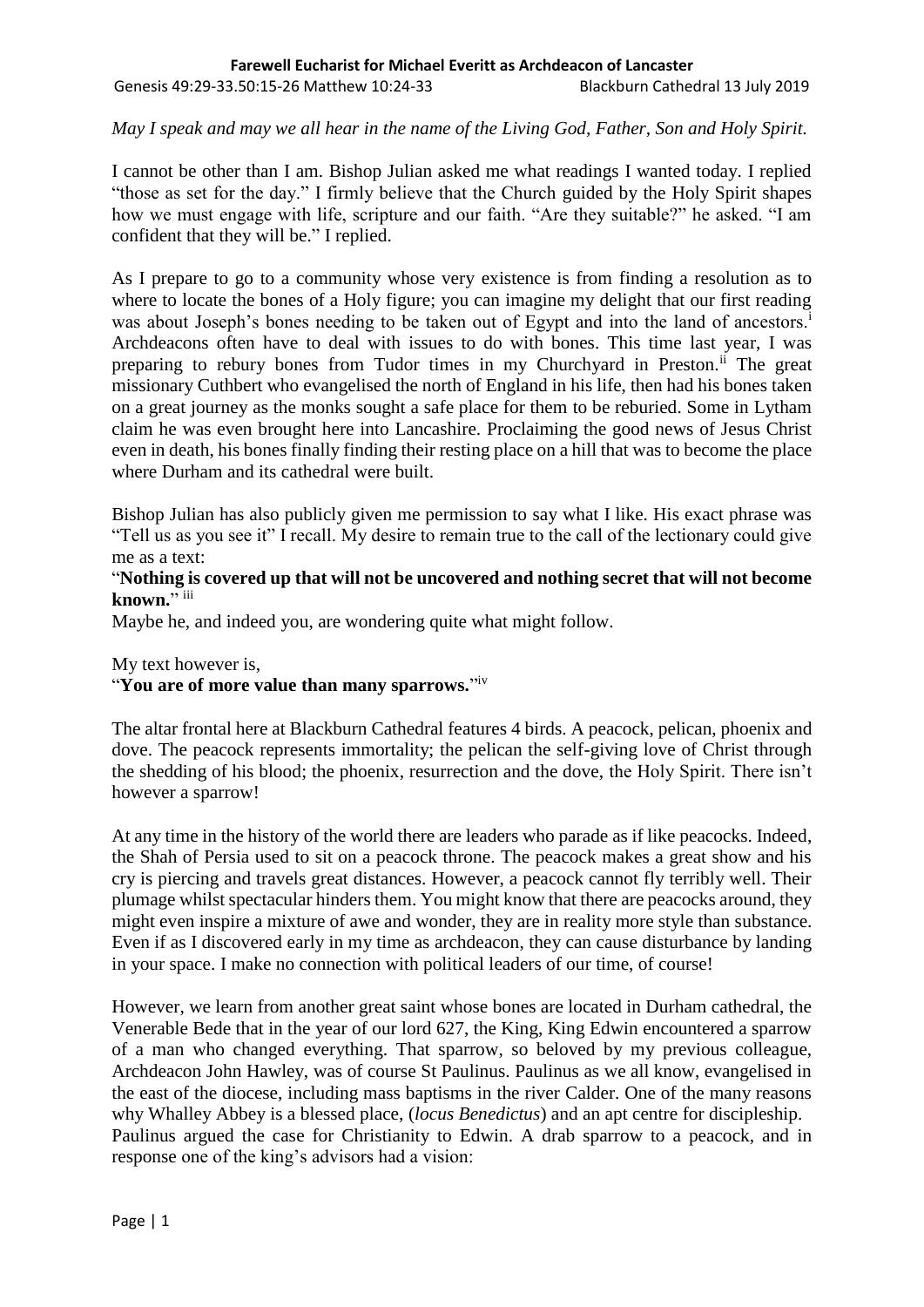"**O king, it seems to me that this present life of man on earth, in comparison to that time which is unknown to us, is as if you were sitting at table in the winter with your ealdormen and thegns, and a fire was kindled and the hall warmed, while it rained and snowed and stormed outside. A sparrow came in, and swiftly flew through the hall; it came in at one door, and went out at the other. Now during the time when he is inside, he is not touched by the winter's storms; but that is the twinkling of an eye and the briefest of moments, and at once he comes again from winter into winter. In such a way the life of man appears for a brief moment; what comes before and what will follow after, we do not know. Therefore, if this doctrine offers anything more certain or more fitting, it is right that we**  follow it."<sup>v</sup>

Paulinus, the sparrow, having entered the king's court, showed them that there was more to life than they immediately could see. He placed all the issues of the world both the grand schemes of humanity and the perils and dangers of life into an eternal framework bound by the one who is the Alpha and Omega, the beginning and the End, namely Jesus Christ our Lord. Paulinus the sparrow thus evangelised the peacock of a King.

Poverty transformed riches into the ways of the divine economy.

I must confess that when I am bird watching I am more impressed by the spectacular, the large, or the colourful. Indeed often, I will ignore the Little Brown Jobbies, the LBJs, the sparrow like birds, as being either too insignificant or too difficult to categorise. All too often I fear society and indeed the church does the same. Instead of celebrating the sparrow it is the peacock, pelican, phoenix and dove. Or even the swallow, or in Standish the Owl with its rat which gets the attention. However, it is the sparrow, the bird of the air which are cared for by the almighty. They are the ones whose fate he is interested in. They are the ones humanity is compared to.

Embodying the current occupant of Paulinus' seat in York, Archbishop Sentamu, I share a beautiful story from Africa:

*The birds were arguing as to who should be king. The Hornbill with its magnificent beak claimed the glory, the parrot disagreed it had both plumage and the gift of tongues, the eagle wondered why there was a discussion and the sparrow said it should. All the birds laughed. The eagle gave a challenge, whoever can fly highest will win. They all agreed. Up they soared higher and higher, until only the eagle could be seen in the heavens. "I knew I was king" said the eagle to itself. Just then the sparrow, who had hidden on the back of the eagle, climbed up onto its feet and then flapped its wings taking it higher than the eagle, thus winning the contest. However, being a bird content in itself, once back on the land allowed the eagle the grandeur.vi*

As a church we need to celebrate our community of sparrows. Whether they be hedge sparrows or house sparrows, whether rural or urban. It was the sparrow of Paulinus that converted the King. Whilst the world and the church might at times be seduced by fashions and grandeur. Indeed, it might use terms such as "zeitgeist" or management speak, this is not the language of the kingdom of heaven and therefore will not be eternal. (Indeed, "spirit of the time", and simply managing rather than flourishing show the temporal nature of such terms.)

As a diocese we are committed to being "*healthy churches transforming communities*". A Healthy church is one that honours all rather than a few, that celebrates diversity and ensures like birds at a winter bird table that all are fed, nourished and cared for. It is by such actions that we are both transformed and can transform others. It is by celebrating all and including